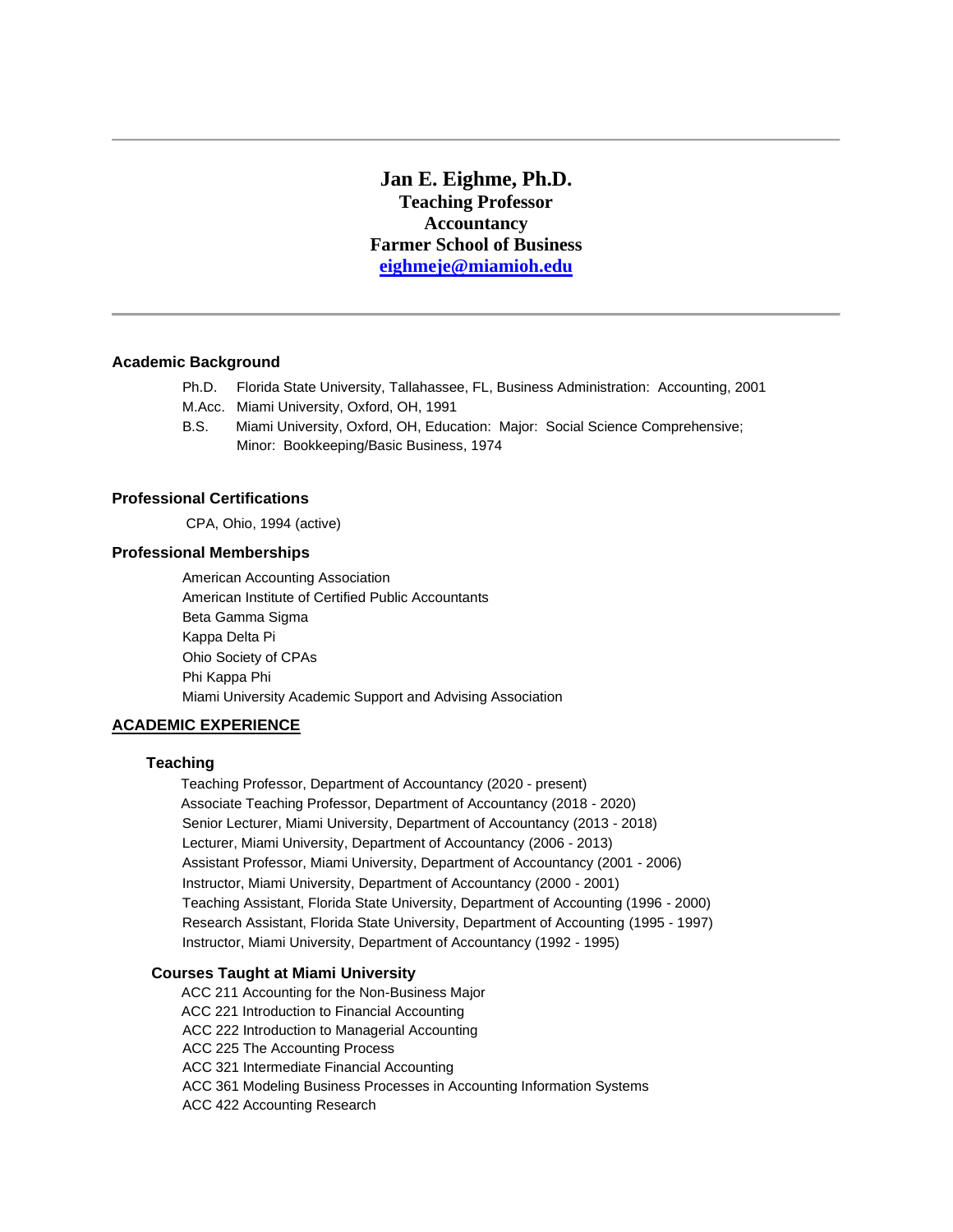ACC 468 Accounting for Governmental Organizations (2 hours) ACC 468 Accounting for Governmental and Not-for-Profit Organizations (3 hours) ACC 469 Accounting for Nongovernmental Not-For-Profit Organizations (1 hour) ACC 568 Accounting for Governmental and Not-for-Profit Organizations (3 hours) BUS 101 Foundations of Business Decision Making

# **Courses Taught at Florida State University**

 Introduction to Financial Accounting Introduction to Managerial Accounting Analysis of Financial Statement Presentation

# **Other Teaching Activities**

Supervised ACC 321 Honor's Course Extension (2018-2019) Supervised ACC 361 Honor's Course Extension (2011-2012) Supervised five independent studies (2014-2015, 2016-2017, 2016-2017, 2018-2019) Supervised Honors Thesis (2004)

### **INTELLECTUAL CONTRIBUTIONS**

# **Refereed Articles**

### **Applied or Integrative/Application Scholarship**

Eighme, J. E. (2006). Spam: Choosing the Right Defense. *CPA Journal, 76 (7)*, 48-50.

Eighme, J. E. (2006). Rating 529 College Savings Plans. *Journal of Accountancy, 202 (3)*, 45-48.

- Brewer, P. C. & Eighme, J. E. (2005). Using Six Sigma to Improve the Finance Function.  *Strategic Finance*, 27-33.
- Eighme, J. E. & Cashell, J. D. (2002). Internal Auditors' Role in Overcoming the Financial Reporting Crisis. *Internal Auditing*, 3-10.

Bagranoff, N. A., Eighme, J. E., & Kahl, Jr, H. (2002). Who Moved My Ledger? *CPA Journal*, 22-26.

### **Teaching and Learning Scholarship**

Krehbiel, T. C., Eighme, J. E., & Havelka, D. (2013). Fast Initial Response Control Charts For Accounting Activities. *Journal of Business and Economics Research, 11 (9)*, 381-391.

Krehbiel, T. C., Eighme, J. E., & Cottell, P. C. (2009). Morgan Systems Inc.: Application of Six Sigma to the Finance Function. *Journal of Accounting Education, 27 (2)*, 104-123.

# **Presentations of Refereed Papers**

### **National**

- Eighme, J. E. & Briggs, J. C. (2005, January). *Filmore Foods: Assessing Internal Controls in a Computer-Based Information System.* American Accounting Association Information Systems Section Mid-Year Meeting, New Orleans, Louisiana.
- Eighme, J. E. (2004, November). *Computer-Based Learning on a Residential Campus: Course Design and Students' Perceptions.* Lilly Conference on College and University Teaching, Oxford, Ohio.

# **Regional**

- Eighme, J. E., Havelka, D., & Krehbiel, T. C. (2011, May). *Short-Run Control Charting Techniques for Accounting Activities.* American Accounting Association Ohio Region Meeting, Dublin, Ohio.
- Eighme, J. E. & Briggs, J. C. (2005, May). *Filmore Foods: Assessing Internal Controls in a Computer- Based Information System.* American Accounting Association Ohio Region, Columbus, Ohio.
- Eighme, J. E. (2004, March). *Traditional Instruction vs. Computer-Based Instruction: Instructor and*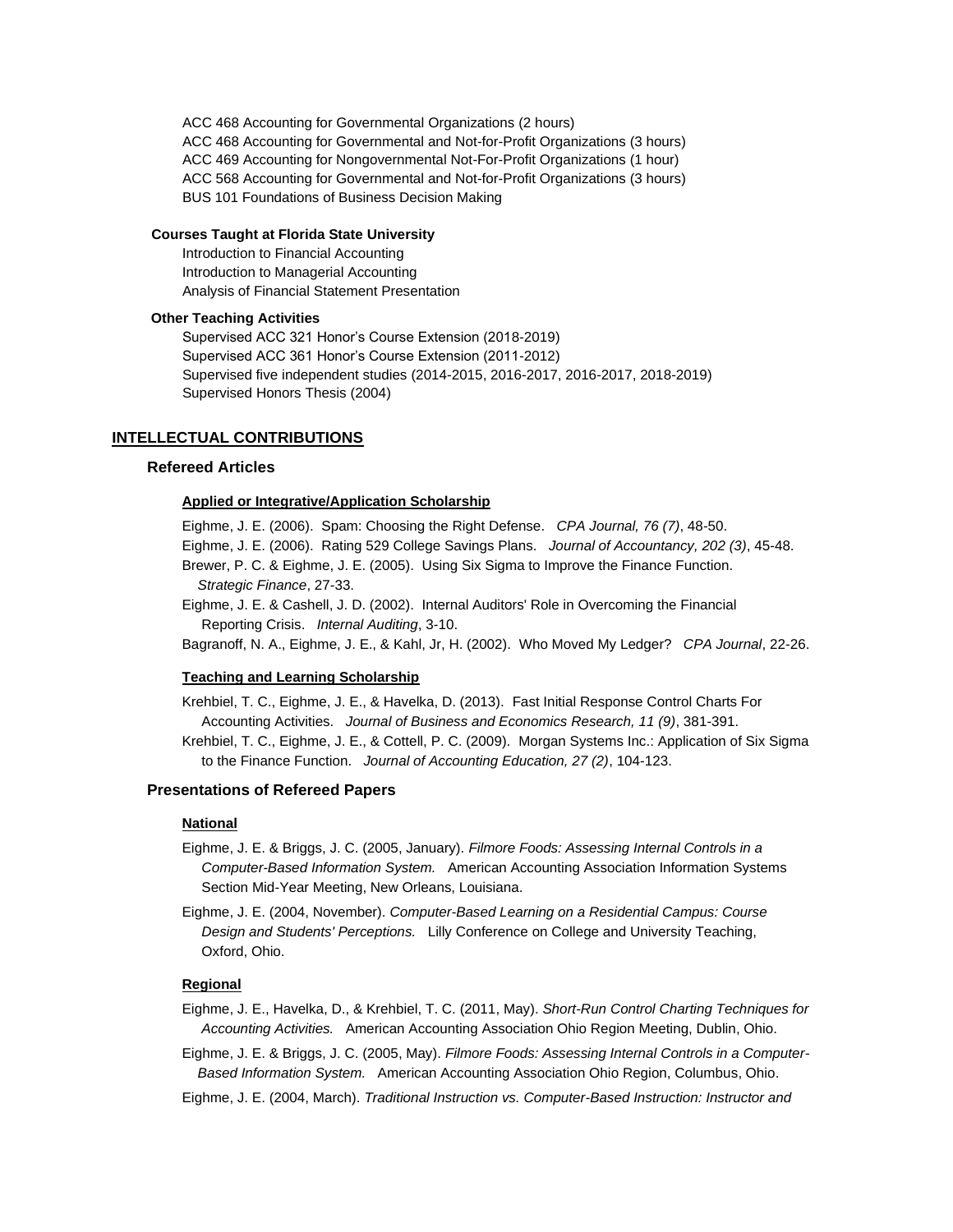*Student Perspectives.* Lilly Conference on College Teaching - West, Pomona, California.

# **Presentations of Non-Refereed Papers**

## **National**

Cinnamon, J. M., Eighme, J. E., Schinderhutte, M., & Wanko, J. (2004, June). *Junior Faculty FLC Teaching Projects: Student Ethnology in a Cultural Borderland; Traditional vs. Computer-Based Instruction; Play to Learn and Learn to Play; and Integrating the Arts into a Capstone.* Faculty Learning Communities Conference, Oxford, Ohio.

# **Local**

Eighme, J. E. (2004, February). *Traditional Instruction vs. Computer-Based Instruction: Instructor and Student Perspectives.* Miami University President's Day Teaching Effectiveness Retreat, Oxford, Ohio.

### **Panel Presentations**

 Editors Panel (2014, May): Ohio Region Annual Meeting, American Accounting Association, Columbus, Ohio.

- Editors Panel (2010, May): Ohio Region Annual Meeting, American Accounting Association, Columbus, Ohio.
- Cashell, J. & Eighme, J. E. (2006, May): *Ideas for Teaching AIS and Audit Courses.* Ohio Region Meeting, American Accounting Association, Cleveland, Ohio.

 Chandra, G., Cashell, J., & Eighme, J. (2003, May): *Use of Enron Implosion-Related Materials in the Classroom.* Ohio Region Annual Meeting, American Accounting Association, Dublin, Ohio.

# **SERVICE**

# **Service to the Institution**

### **Department Assignments**

**Advisor:**

2006-2007 – 2020-2021: Chief Departmental Advisor 2009-2010 – 2014-2015: Accounting Association

## **Committee Chair:**

2010-2011 – 2020-2021: Student Interaction and Awards Committee

#### **Committee Member:**

2013-2014: Assessment and Curriculum Committee 2008-2009 – 2009-2010: Student Interaction and Awards Committee 2004-2005 – 2006-2007: Assessment and Curriculum Committee 2003-2004: Student Interaction and Awards Committee, Spring Semester 2002-2003: Teaching Evaluation Subcommittee, Spring Semester 2001-2002 – 2002-2003: Student Interaction and Awards Committee 2001-2002: Teaching Evaluation Subcommittee

# **Other Department Service Activities:**

2004-2005 – 2020-2021: Wrote approximately 480 recommendation letters for students applying for graduate programs and external scholarships

2011-2012 – 2015-2016: Make It Miami Accounting

- 2005-2006 2007-2008: Deloitte Case Competition: Team Advisor
- 2004-2005 2006-2007: Miami University, Department of Accountancy: Coordinator of Accounting Information Systems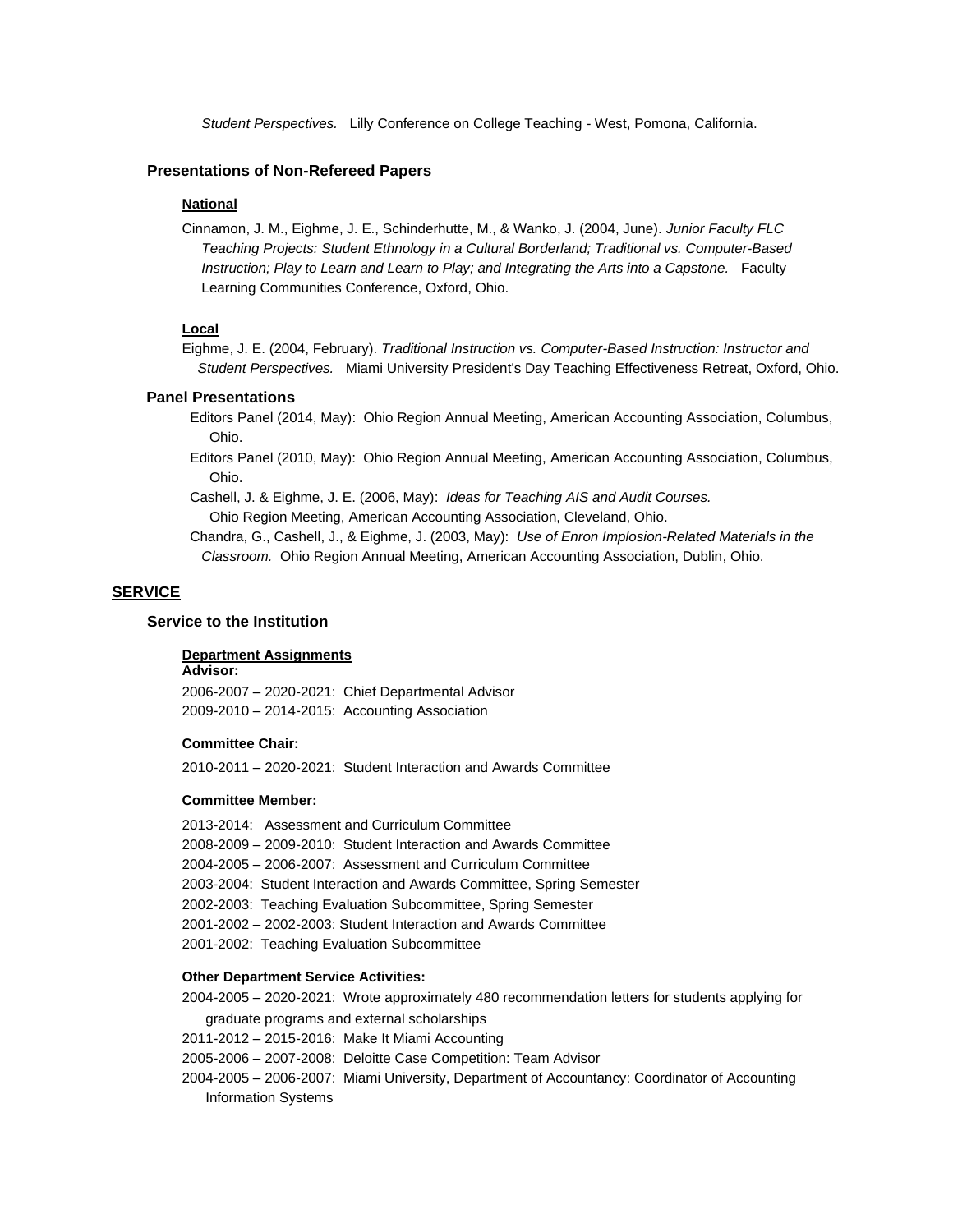2000-2001: Accountancy Faculty Secretary

# **College Assignments**

## **Orientation Advisor:**

2007-2008 – 2016-2017 and 2018- 2019: Summer First-Year Orientation: Paid service

# **Member:**

2006-2007 – 2020-2021: Committee of Advisers

- 2010-2011 2013-2014 and 2016 2020: Learning Outcomes Assessment Committee
- 2012-2013: BUS 101 Task Force: Member of a 3-person review team
- 2010-2011: Learning Outcomes Assessment Committee
- 2006-2007 2007-2008: BUS 101 Task Force: Charged with planning new course
- 2004-2005 2008-2009: Diversity Committee
- 2003-2004: Academic Appeals Committee

## **Other College Service:**

- 2020-2021 Represented Accountancy Department in 2 Admission Open House-Explore Accountancy events
- 2019-2020: Contacted 33 accepted students
- 2015-2016 2019-2020: Make-It-Miami Welcoming Event
- 2018-2019: Interviewed Candidates for FSB Assistant Dean and Director of Advising
- 2017: Make It Miami Breakfast with accepted students and parents; attended 3 breakfasts
- 2012-2013 2016-2017: Make It Miami: Divisional Presentation: Faculty Connection
- 2004-2005 2015-2017 and 2018-2019: Farmer School of Business Commencement Recognition Ceremony: Marshall
- 2013-2014: Delta Sigma Pi Major Exploration Program: Presentation on accounting careers
- 2007-2008 2013-2014: Portfolio Review: Reviewed over 400 portfolios that students submitted for admission to the Farmer School of Business
- 2013-2014: Beta Gamma Sigma: President
- 2012-2013: Beta Gamma Sigma: Vice President
- 2006-2007 2012-2013: Spring Registration for Transfer or International Students: Faculty Advisor
- 2006-2007 20012-2013: Fall Registration for Transfer or International Students: Faculty Advisor
- 2004-2005 2011-2012: Family-Weekend Open House: Department Representative
- 2008-2009 2011-2012: First-Year Institute: Gave accountancy major presentation to first-year students
- 2008-2009: Beta Gamma Sigma: President
- 2007-2008: Beta Gamma Sigma: Vice President
- 2006-2007: Family-Weekend Open House: Accountancy Major Presentation
- 2003-2004 2004-2005: Presentation for Accepted-Student Open House

### **University Assignments**

# **Member:**

- 2019-2020 2020-2021: Council of Undergraduate Curriculum
- 2011-2012: Search Committee for Director of Howe Center for Writing Excellence
- 2009-2010 2011-2012: CELTUA: Reviewed portfolios for Knox Award and reviewed applications for small and major grants

### **Other University Service Activities:**

- 2016-2017: Miami University Fall Commencement: Represented faculty
- 2015-2016: Miami University Spring Commencement: Represented faculty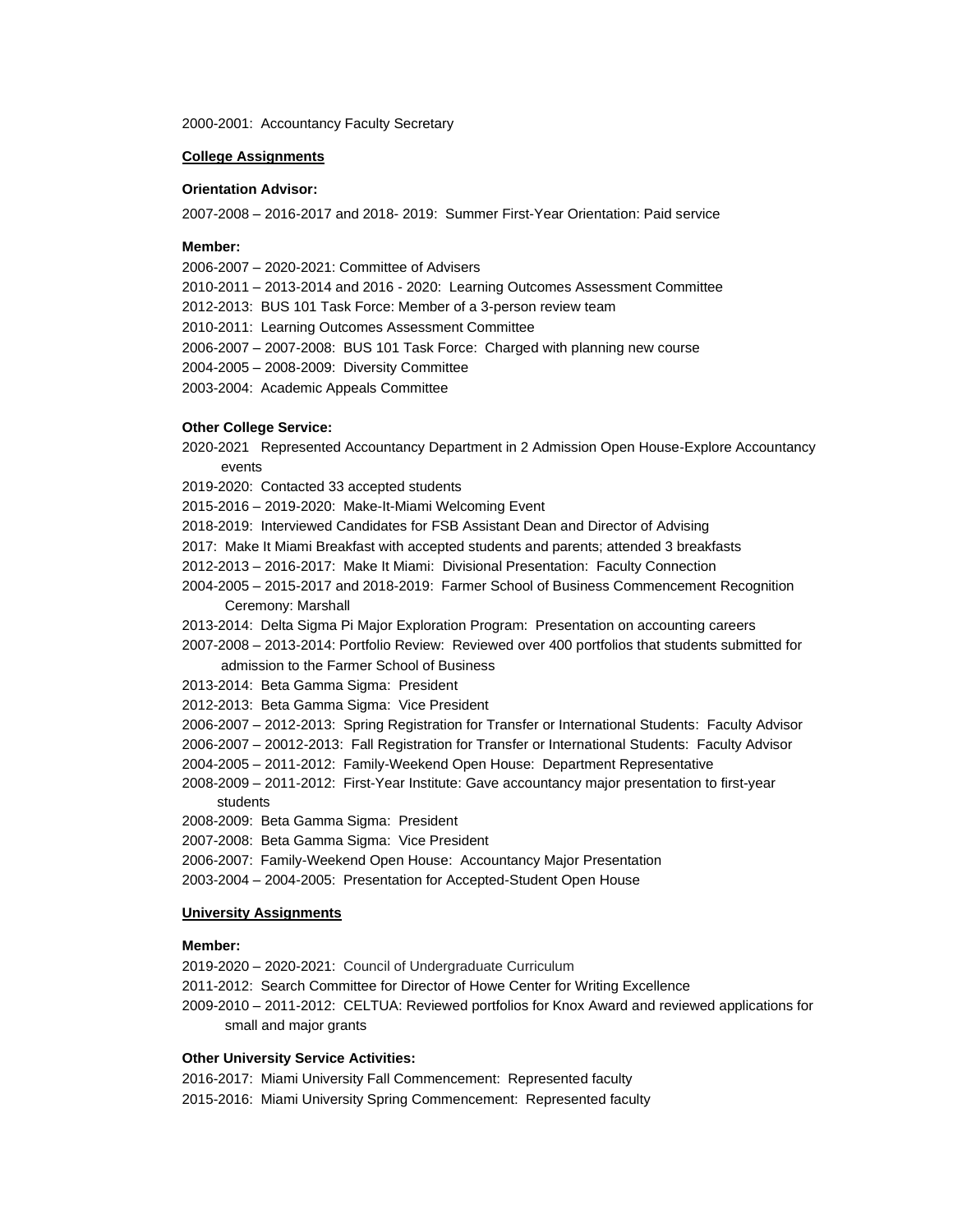- 2014-2015: Miami University Fall Commencement: Represented faculty
- 2013-2014: Miami University Spring Commencement: Represented faculty
- 2013-2014: Bridges Program: Attended three dinners with high school seniors
- 2011-2012: Miami University Spring Commencement: Marshall
- 2006-2007: Fall Commencement: Represented faculty
- 2006-2007 2009-2010: Women's Lacrosse Club Team: Faculty Advisor
- 2006-2007: Student Recruitment: Wrote letters to students accepted to the University Honors Program who indicated an interest in accountancy major
- 2006-2007: New-Faculty Orientation: Discussion Leader for the Good Teaching Practices Session
- 2005-2006: New-Faculty Orientation: Discussion Leader for the Good Teaching Practices Session
- 2005-2006: Accepted-Student Phonathon: Telephoned accepted students
- 2002-2003: Miami University: Evaluated Harrison Scholarship applications

# **Service to the Profession**

#### **Associate Editor**

2009-2010 – 2020-2021: American Journal of Business

# **Academic Conference: Chair**

- 2014: Program Co-Chair for 2014 Ohio Region Annual Meeting, American Accounting Association, Columbus, Ohio
- 2010: Program Chair for 2010 Ohio Region Annual Meeting, American Accounting Association, Columbus, Ohio

# **Officer**

 2011: Ohio Region, American Accounting Association. Served as Secretary/Treasurer 2010: Ohio Region, American Accounting Association. Served as Secretary/Treasurer

# **Academic Conference: Discussant**

- 2019: Ohio Region Annual Meeting, American Accounting Association, Dublin, Ohio
- 2017: Ohio Region Annual Meeting, American Accounting Association, Worthington, Ohio
- 2016: Ohio Region Annual Meeting, American Accounting Association, Beachwood, Ohio
- 2015: Ohio Region Annual Meeting, American Accounting Association, Cleveland, Ohio
- 2013: Ohio Region Annual Meeting, American Accounting Association, Huron, Ohio
- 2012: Ohio Region Annual Meeting, American Accounting Association, Covington, Kentucky

### **Academic Conference: Moderator**

- 2015: Ohio Region Annual Meeting, American Accounting Association, Cleveland, Ohio
- 2013: Ohio Region Annual Meeting, American Accounting Association, Huron, Ohio
- 2011: Ohio Region Annual Meeting, American Accounting Association, Dublin, Ohio
- 2009: Ohio Region Annual Meeting, American Accounting Association, Geneva-on-the-Lake, Ohio
- 2007: Ohio Region Annual Meeting, American Accounting Association, Columbus, Ohio
- 2006: Information Systems Section Mid-Year Meeting, American Accounting Association, Phoenix, Arizona
- 2004: Information Systems Section Mid-Year Meeting, American Accounting Association, Clearwater, Florida

## **Reviewer: Conference Paper**

- 2020: Ohio Region Annual Meeting, American Accounting Association
- 2019: Ohio Region Annual Meeting, American Accounting Association
- 2018: Ohio Region Annual Meeting, American Accounting Association
- 2017: Ohio Region Annual Meeting, American Accounting Association